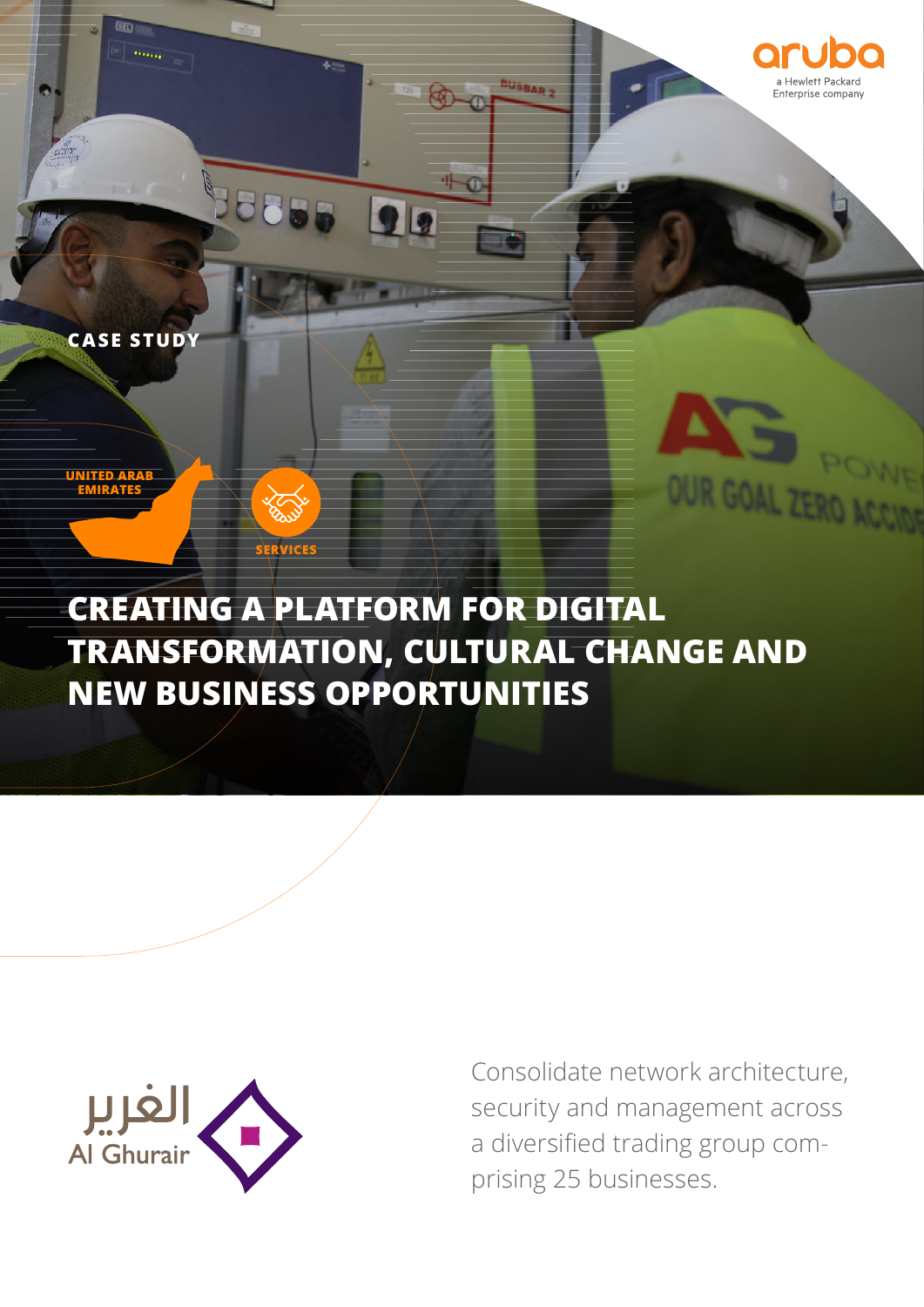

Founded in 1960 in Dubai, Al Ghurair Investment has developed into a major diversified business group with operations spanning more than 20 countries across the globe and employing approximately 28,000 people. From the country's prestigious skyline to its power infrastructure network, to pioneering real estate solutions, to supplying quality food staples such as flour and grains, Al Ghurair Investment is woven into the very fabric of the UAE.

"The Al Ghurair family name is synonymous with the development of the region itself. Like the UAE, Al Ghurair Investment has constantly evolved, embracing new ways of doing things in the pursuit of excellence. Our digital transformation is the next exciting part of our development, as we turn to technology to become a more data-driven, efficient and agile business," says Marinda Sheahan, Group Vice President - IT, Al Ghurair Investment.

# **SETTING AMBITIOUS NEW BUSINESS TARGETS**

Al Ghurair Investment has set itself ambitious targets, with 25% of revenues to be generated by new business streams by 2025. Digital transformation and a smarter, more agile landscape will be key enablers in accelerating such opportunities.

As a 60-year-old legacy business with a rapid growth trajectory and a highly diversified structure, network management has historically been managed at operational business level, with each unit embedding their own IT solutions.

"Due to the diversified nature of the business, IT infrastructures have historically been built in-business – with teams embedding individual solutions," says Aamir Hussain, Net-



#### **REQUIREMENTS**

- Establish group-wide network consistency for 25 separate businesses
- Enable the industry-changing innovation promised with 5G, IoT and smart building technologies
- Simplify network management and strengthen security

#### **SOLUTION**

- Aruba Wi-Fi 6 Access Points
- Aruba CX Switch Series
- Aruba Central for cloud-based network management
- Aruba ClearPass for network access control

#### **OUTCOMES**

- Reduces network costs through standardisation and consolidation
- Provides scalable secure network template for consistent deployment and user experience
- Cuts Wi-Fi deployment times from days to hours and enables Zero Touch deployments across international operations
- Enables consistent wireless-first workplace, with bandwidth to support critical business applications
- Delivers resilient, future-ready infrastructure to accelerate digital transformation

work and Data Manager, Al Ghurair Investment. "Now, as Al Ghurair Investment looks to the next phase of development, striving to become 'One AGI', we do so with an increasingly centralised approach – and our digital ecosystem and network architecture is a critical part of that."

With digital transformation a priority in each of Al Ghurair Investment's business units, the group needed to establish a singular network approach. The company wanted central oversight, tighter integration between business units and the means to graft new applications on to the network.

"We need a network platform to support the industry-changing innovation promised with 5G, IoT and smart building technology," says Sheahan.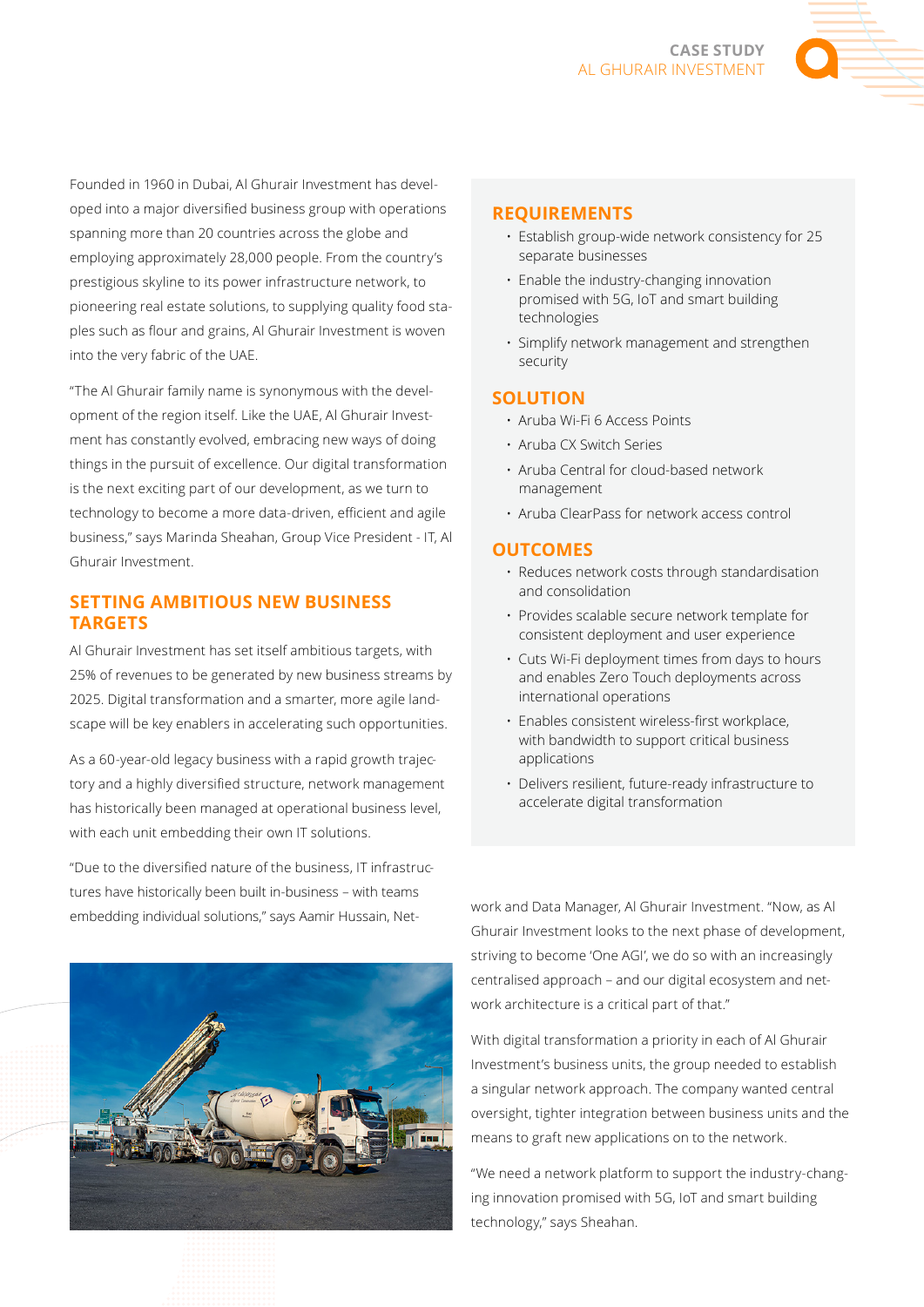

K<sup>We remain a huge business</sup> with a vast array of products and talents. The Aruba network provides the thing that large businesses crave the most: agility.

### **MARINDA SHEAHAN**

Group Vice President of IT, Al Ghurair Investment

# **PURSUING A CLOUD-FIRST STRATEGY**

The cloud-native and service-oriented Aruba Edge Services Platform (ESP) was fully aligned with the company's vision for its digital future and unique requirements.

"We've been partnering with Hewlett Packard Enterprise for years, with HPE storage and servers," says Hussain. "Given the strategic importance of this project, a conversation with Aruba was inevitable but we also looked closely at Gartner comparisons. Aruba Central reflected our broader cloud strategy and our desire for a cloud-based solution."

Aruba Central enables the unified management of wired and wireless infrastructure and delivers AI-powered insights, workflow automation and robust security, all as subscribed services. It enables Hussain's team to manage and optimise campus, branch, remote, data centre and IoT networks from a single dashboard, consolidating the many varied parts of the AGI business.



"It gives us visibility, speed of deployment and control," says Hussain.

## **BRINGING NETWORK CONSISTENCY TO A DIVERSE GROUP OF BUSINESSES**

The engagement establishes consistency across Al Ghurair Investment's network architecture. It also brings network infrastructure in line with other shared services across the group.

"It has made my life considerably easier," says Hussain. "Aruba Central means I can now manage 75 branches from one pane of glass."

The project has strengthened data security. Aruba ClearPass ensures consistent policy-based governance in terms of the types of users and devices that can access each part of the network and gives visibility of network activity. ClearPass is fully integrated with the organisation's Palo Alto Networks firewall for an end-to-end orchestration of endpoint protection.

As the group harvests data from an increasing number of touchpoints, data analysis will be critical to finding new operational efficiencies and informing new services.

"We have all the security we need in place, from endpoint to cloud," says Hussain. "All our perimeters are secured with the flexibility of appropriate role-based and context-oriented policies."

# **ENABLING SEAMLESS MOBILITY ACROSS ALL OFFICES**

The network now hosts 3,500 office users using Microsoft Teams and the plan is to roll out to Al Ghurair Investment's warehouses, factories and production sites. It will also be adopted by the company's international offices, outside of the Middle East region.

The Aruba approach establishes consistent network templates for all types of new sites. Zero Touch Provisioning of Aruba switches and wireless access points means there is no need to send trained technicians to sites and accelerate deployment times. New sites can be online within a day.

"Plus, we have clear policies in place for any new acquisitions or partnerships, which make integration and enablement of new business processes far simpler," says Hussain.